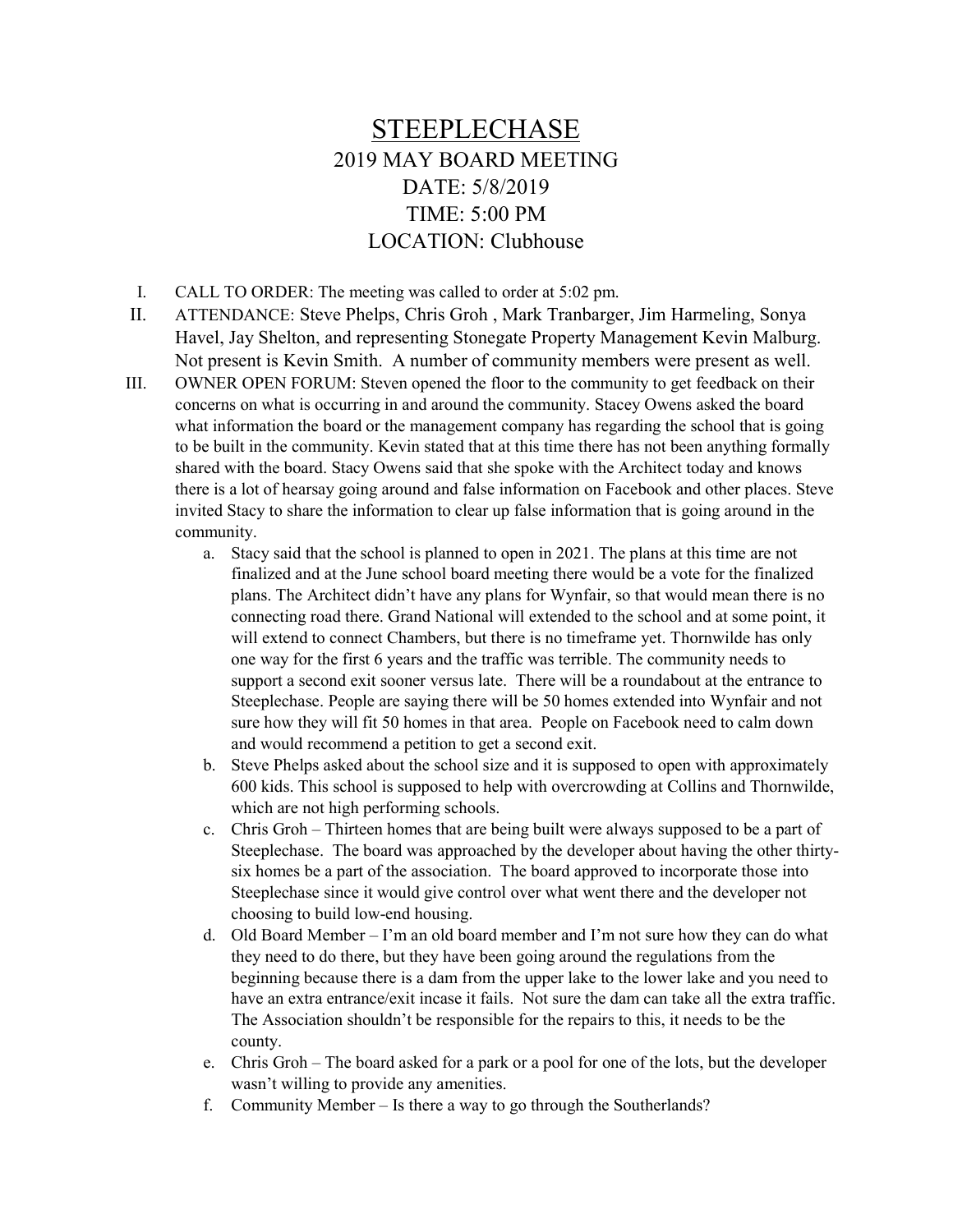- i. There are a lot more turns in there, so it's possible, but unlikely and it still leads to a lot of traffic over Grand National.
- g. Community Member Recommend getting a petition going and try to get on the agenda for the School Board meeting and present to the board. Need to determine if there is a deadline for getting on the agenda for the school board.
	- i. Should this be something that goes out electronically to everyone? A number of residents in the community ended up volunteering to go around and get petitions.
- h. Community Member Has anyone seen the proposal for the school? Board member The school never came and talked to us (HOA) about it.
- i. Community Member There was a question as to what land was purchased. On the PVA you can see the plots the school has purchased. Makes sense to have other access points. It's a long weird stretch and it's hard to see how they are building a school there even with New Haven having a second access point, the traffic is a nightmare.
- j. Community Member I substitute at Collins. They have real challenges there. This is what politicians want to do is blend communities.
- k. Community Member Boone County let the schools get so big and now it is an issue and they have to push and shove to do something.
- l. Community Member When are the school board meetings? Usually the second Thursday of the month. This next vote would be June  $13<sup>th</sup>$ .
- m. Community Member With all the construction the water flow into the lake could be a big concern and they need to make sure they have good drainage.
- n. Community Member My daughter teaches at Collins and I substitute teach there. If you mix the kids together and then don't think those parents will be happy. Very different atmosphere. Not sure what it will be like.
- o. Community Member There should be a baseball field at the school and the association should have access to it. Answer – There likely won't be one. If anything, there will be a playground. It'll be at your own risk on non-school hours for use.
- p. Community Member Have the schools thought about adding on versus building new? Answer – It would be challenging.
- q. Community Member I was shown the 2006 plans that had another access point to Wynfair. Need to communicate and push for a separate entrance.
- r. Seeing no further discussion about the school some other questions arose:
	- i. Flowers at the island and monuments Community member There is nothing there at the island and the monuments are just very bland. Can't there be anything more done to it? Answer – The easement group oversees this area. The thought with the construction coming through and removing some this area has stopped the process of anything occurring in the future. Board – We can look to see if anything can be done.
	- ii. Community Member At the entrance there are direction signs that are not put up. Can you get the county to put those back up? Board member – The county has been contacted and they have told us to leave the signs where they are located currently.
- IV. APPROVAL OF THE PREVIOUS BOARD MEETING MINUTES: Chris motioned to approve the minutes and Sonya seconded the motion. The minutes were approved unanimously.
- V. MANAGEMENT REPORT
	- a. Last Month's Financials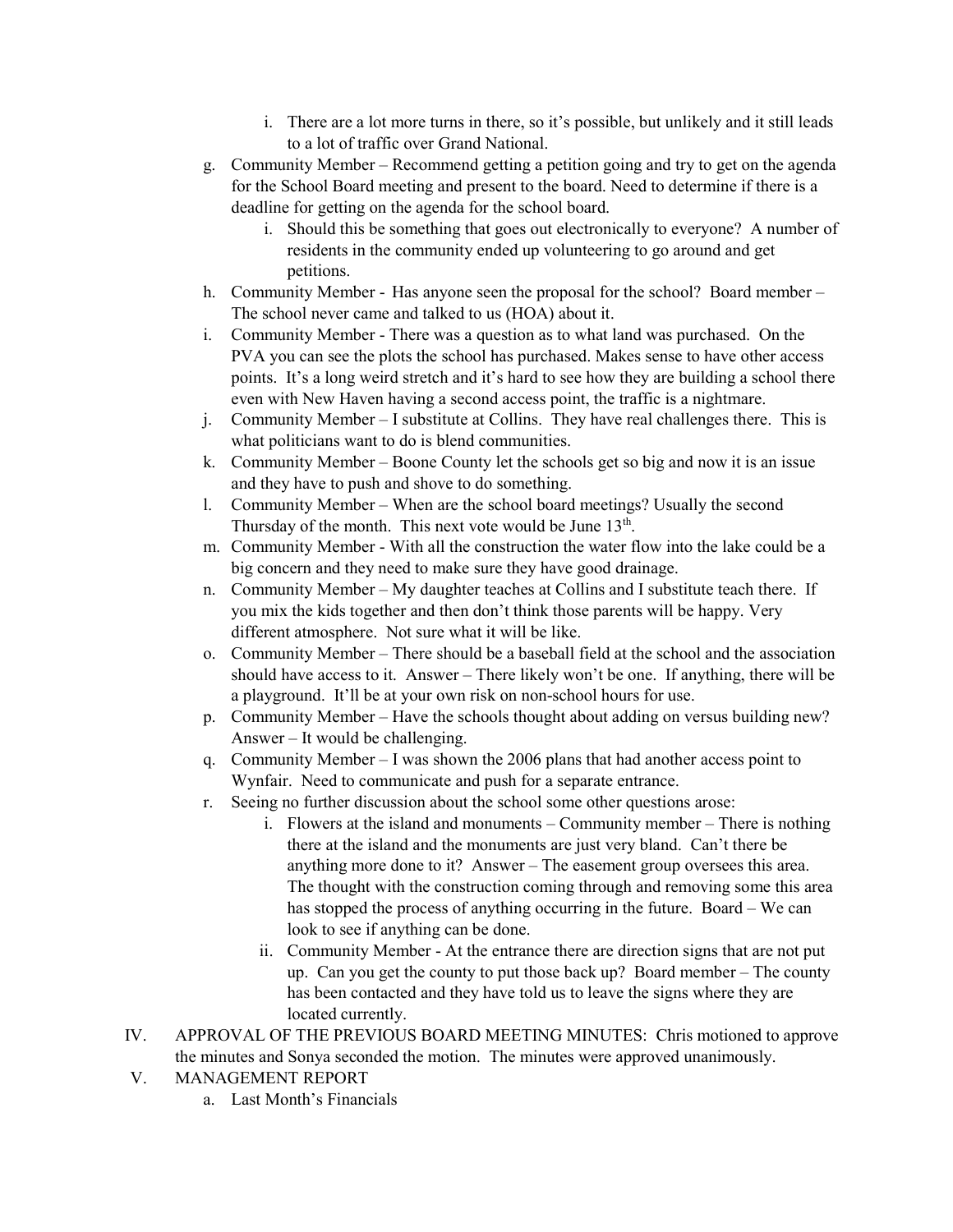- i. ii. Current Account Balances
	- 1. Operating Account -\$35,031.42
		- a. Prepaid \$26,282.50
	- 2. Reserve Account-\$49,048.05
	- 3. 4 CDs at Victory Bank
		- a. Victory 6 Month \$12,500 2/27/2020
		- b. Victory 9 Month \$25,410.53 5/27/2019
			- i. With this CD coming to maturity the board needed to decide what to do with the CD. One member asked about the total reserve balance. Kevin stated it was around \$137,000. He said he thought was kind of low to what he had known. The board said it had been that way for a while now and older minutes might state if there was a large change over a period of time or not. The board commented that there had been some reserve money spent recently for playground equipment. The board voted to roll over CD to the next year from a motion by Mark and seconded by Chris. The motion passed unanimously.
		- c. Victory 8 Month \$25,204.28 7/27/2019
		- d. Victory 12 Month \$25,410.53 -8/27/2019
- ii. Review of Delinquent Accounts
	- 1. Total Outstanding: \$9,302.00
- b. Management Tour
	- i. Maintenance Sheet Kevin commented that the sheet of items for things to be addressed seems to keep growing, but he wanted to give an idea to the board of the total items to be addressed and where he was with those items.
	- ii. Violations Sheet Kevin included a violations sheet and commented that he would be going around and addressing more of the Algae that had not been taken care of at this time. With all of the rain it could have created some delays, but he's seen some people getting it addressed in the community.

## VI. OLD BUSINESS:

- a. Potter House Group Jeff Recommendations
	- i. Jeff provided rewording options to the revised documents for the board to review. Much of the changes were one-word changes from developer to ARB etc. The board reviewed these changes and approved them. Kevin said he would report to Jeff that those have been accepted at this time.
- b. Sign for meetings Kevin stated that he went through all the rooms, closets and spaces for the HVAC systems and at this time could not find anything that stated the board is having a meeting. Kevin provided an option of a sign that could be weighed down and the sign's message changed to help with different events going on in the community. The board discussed and decided that it might be better to do a smaller and inexpensive sign that says the meeting is the next day or on a certain day. Kevin said he would work on the wording and get something purchased.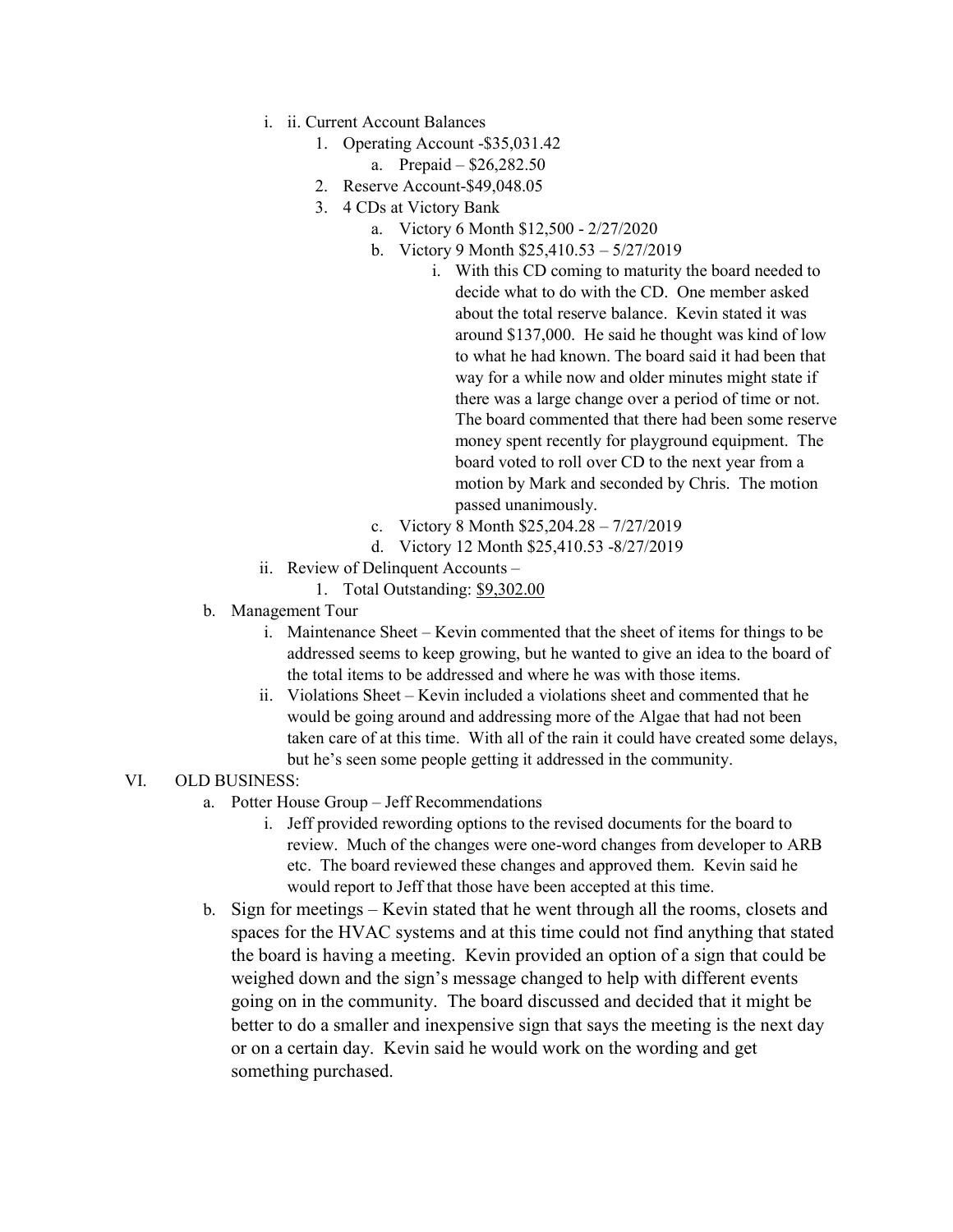- c. Christmas Lights Kevin said that he had not provided anything new in the packet for Christmas lights and if they wanted to renew this conversation or table it until next time. The board agreed they should table Christmas lights until later.
- d. Non-working Street Signs Kevin said he had found a company that could come out and look at the signs and provide a quote on getting them up and running. However, for the new development, there is not anything that is exactly like what the current board has
- e. Seating around pond The board talked about the seating around the pond and decided that once they have a good idea on the grasses and it being established, they could determine where the seating would be best to go around the
- f. Bridge Repairs
	- i. 3 quotes for bridge by Wexford and Sheffield Kevin presented 4 quotes to the board. Based on the information that Kevin and Chris had received from their walk with SD1 and the county conservation officer it would be better to have more rocks leading from the bridge out to where the channel opens up to the mouth of the lake. The board considered the options and agreed that it would be the best option based on recommendations from people that have more expertise. Chris motioned to approve the quote from Ground Systems that has Rip Rap leading out to the Lake. Jim seconded the motion. The motion was unanimously approved.
	- ii. Structural Engineer for big bridge \$450 The larger bridge has a concrete footer that is starting to sink into the middle of the channel. Water is rushing in and moving the silt around the footers and allowing it to sink in. This is causing the bridge to separate from the footer. Kevin had asked for a quote or advice and in both instances, they said it would need a structural engineer to look at it to determine the issue. Kevin found a quote for \$450 but wasn't sure if the board would want to pursue this in the 2019 year or if it should be addressed in the 2020 year. The board discussed and decided that right now with the projects they have going on in the community that they would wait till the 2020 year to address the large bridge.
- g. Pool Opening The pool opening is set for the Saturday of Memorial Day weekend.
- h. Geese Control Kevin asked if there was any discussion regarding Geese control at this time. Currently there has not been any Geese that have made their way to the lakes. The board commented that the thing that is the biggest issue is that the geese defecate all over the walking path. Would there be a way to maybe get it power washed off when needed. Kevin said he thought he knew of a few people that might be able to come in and do the power washing if it was needed. They did have some money set aside for geese control, so those funds could go to control those issues. Kevin said he would try to get some quotes.
- i. Trash by freeway Kevin asked if there was any further discussion with the trash by the freeway and the board indicated there was not.
- j. YMCA The YMCA wanted to send out a survey to people in this area to get some feedback. At this time no information had come out from them for the survey to go out.
- k. E-Mail communication: Minutes, other items, etc. Previously the board talked about doing 4 quarterly newsletters for the community to increase communication. Kevin said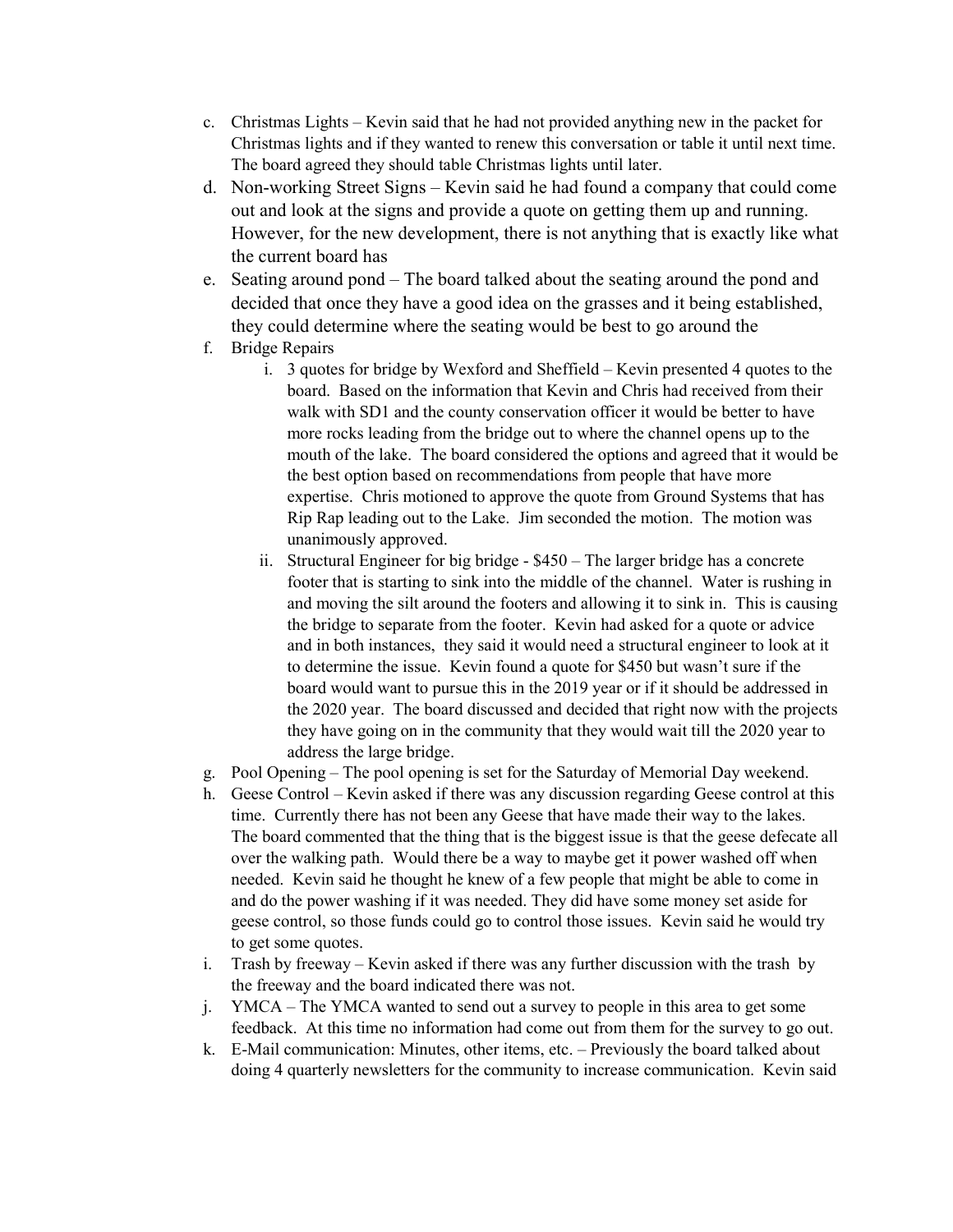that he would also try to start e-mailing those to individuals on file and not only sending them out via hard copy, so the costs stay a little lower.

l. Other Old Business? – There was no further information at this time.

## VII. NEW BUSINESS:

- a. Erosion around upper lake
	- i. Kevin and Chris went around with SD1 Representative and the county conservation representative and got their opinions and thoughts about what was occurring around the lake. They did comment that there are some bare areas around the lake that there will be some erosion issues that come up in the future. They asked how some of the land looks like it got killed versus others. Kevin had talked with the landscapers and they said there would be no reason for them to use any weed killer down in that area. The Lake Doctors said that outside of going around and killing the primrose, which was in the water, they did not go killing anything up on the land at all. The best theories at this time is that someone in the community took it upon themselves to kill the areas which seemed unlikely or there were some issues with the higher levels of rain that came in that caused the killer in the water to kill of the parts of the borders. They said that really the taller the grass and the further up it goes from the bank, the better it will be for the lake.
	- ii. Kevin and Chris also asked them about the bridge areas. They said that the for the large bridge that an engineer would probably be needed to look at it and to determine what is causing the bridge to fall in the way it is, how to stop it, and prevent it from occurring in the future. At the smaller bridge Kevin and Chris pointed out the erosion occurring under the bridge. Everything that is North East of the bridge they said looked great and is exactly what you want. You can go in and trim up the grass when needed, but that is going to help and work as a natural filter for what is going into the lake. Under the bridge they noted that what happened was the rip rap stopped right under/before the bridge. With all that force of the water shooting down the channel, it caused the stones to push away and then started eating away under the bridge. They recommended carrying the rip rap out to the mouth of the lake where the force would open up to the lake and shouldn't cause any more erosion to occur in that channel.
	- iii. They also commented that Jacob Bartley of Plum Hill Ecological Services would be a good resource as he works on keeping native plants in the area. Kevin reached out to Jacob and asked him to provide a quote for repair to the sod areas. He talked about the fact that it is a 3-year process for the plants to get fully developed in the area. He also commented that for now getting some annuals down to help tie in the land would be good. The biggest thing that he would need is to know who far up from the bank the planting should go. Kevin asked him what he recommended as a minimum. Jacob said that 5 foot would be his recommended minimum to get the full effect. However, that may not be something that is realistic to this community so you can do less, but when it comes to filtering and providing more stability, he would do 5 ft. Then in areas where there is less than 5 feet you could do a mow path to help provide some barrier from runners and walkers in the area.
	- iv. The board discussed all of this information and there were some concerns about people not having access to the lake to do any fishing. It was discussed that